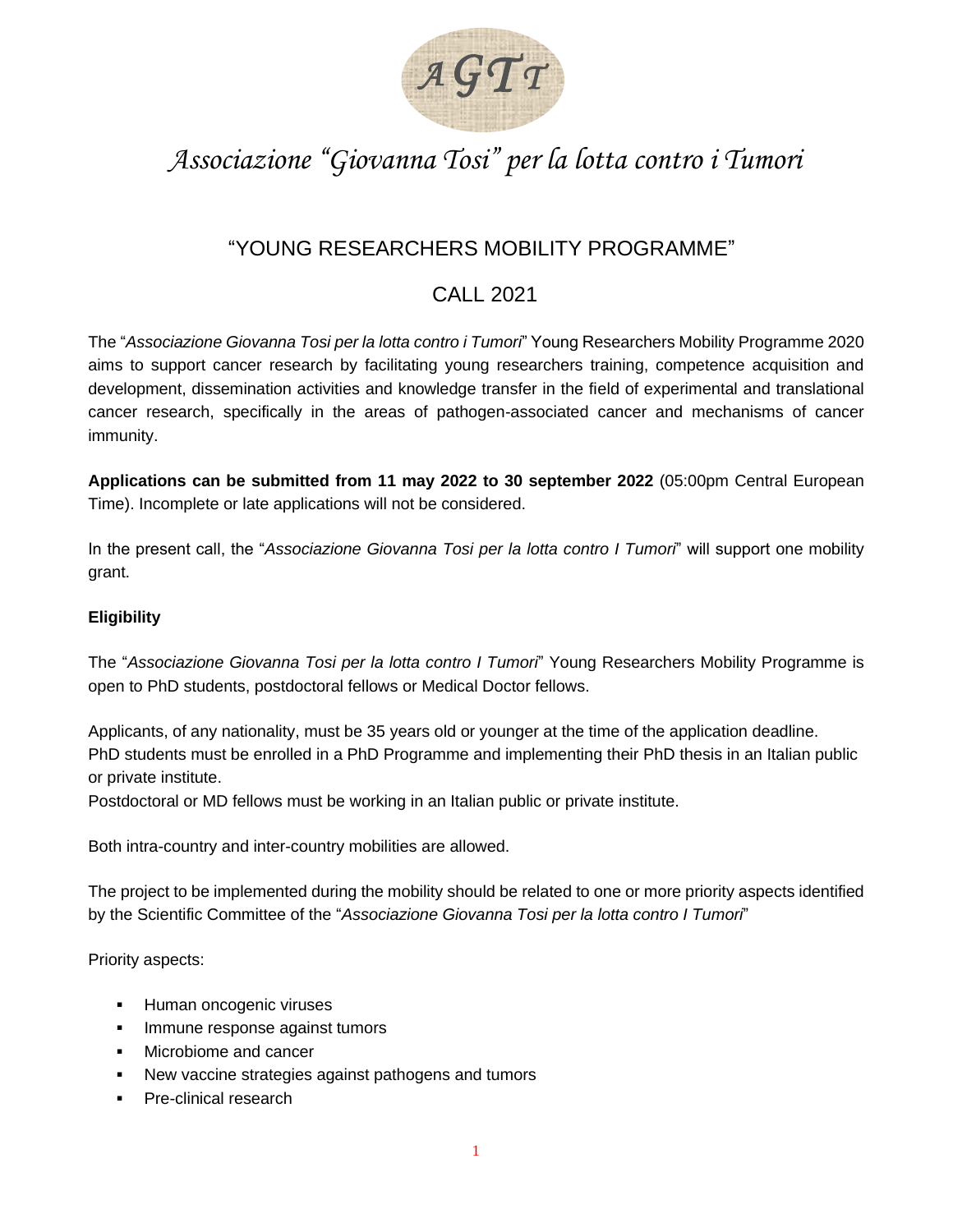The implementation of the project should be justified by the candidate's needs to:

- develop an experimental part of a research project
- use facilities/instruments not available at the home institute
- acquire a new technique/skills development
- develop clinical research activities as part of a research project
- develop a translational research activity as part of a research project

#### **Rules for mobility**

- **•** The mobility period must range from a minimum of one months to a maximum of three months.
- Mobility should begin within five months after the deadline.
- Within one week from arrival, the hosting institute must confirm the Applicant's arrival and the duration of his/her stay, by email to *associazionegiovannatosi@gmail.com*
- On the last day of mobility, the hosting institute must confirm the Applicant's departure by email to *associazionegiovannatosi@gmail.com*
- Within fifteen calendar days from the end of his/her visit, the Applicant must send a duly completed Mobility Report by email to *[associazionegiovannatosi@gmail.com.](mailto:associazionegiovannatosi@gmail.com)* The Mobility Report template can be downloaded from: *[Mobility Report template](http://www.fondazioneberlucchi.com/bandi/2017/docs/Report%20Template_MobilityProgramme.docx)*.

The successful Applicant will receive from the "*Associazione Giovanna Tosi per la lotta contro I Tumori*" a prepayment equivalent to 60% of the mobility grant, not earlier than a month before the mobility starting date, upon signature of the *"[Self Declaration of Acceptance](http://www.fondazioneberlucchi.com/bandi/2017/docs/Self%20Declaration%20of%20Acceptance.pdf)"*. The balance payment of the mobility grant will be made after the Technical Scientific Committee of the "*Associazione Giovanna Tosi per la lotta contro i Tumori*" has approved the Mobility Report. If the Mobility Report is not provided or approved, the Applicant will not receive the remaining 40% of the award.

## **Funding rules**

During the mobility period, the successful Applicant will continue to receive his/her fellowship/grant/salary from the hosting institute, i.e. the "*Associazione Giovanna Tosi per la lotta contro i Tumori*" does not cover any fellowship or salary or part of it.

The "*Associazione Giovanna Tosi per la lotta contro i Tumori*" mobility grant supports travel costs and living allowance. The maximum total grant allowed is 3.500 euro and can be used to cover normal living and incidental expenses (travel to the Hosting Organization and return to the Sending Organization, daily travel to and from work, food, etc).

## *Costs not covered by the Mobility Grant*

- Costs pertaining to administrative procedures, such as passports and visas, medical coverage, insurance of any kind, bank charges and family travel are at the expense of the successful Applicant. Successful Applicants will not be entitled to any tax exemptions on the grant received. Laboratory costs and bench fees are not granted. These costs are covered by the hosting institute.

## **Application procedure**

Applicants should submit their Application by email to [associazionegiovannatosi@gmail.com](mailto:associazionegiovannatosi@gmail.com) before the deadline.